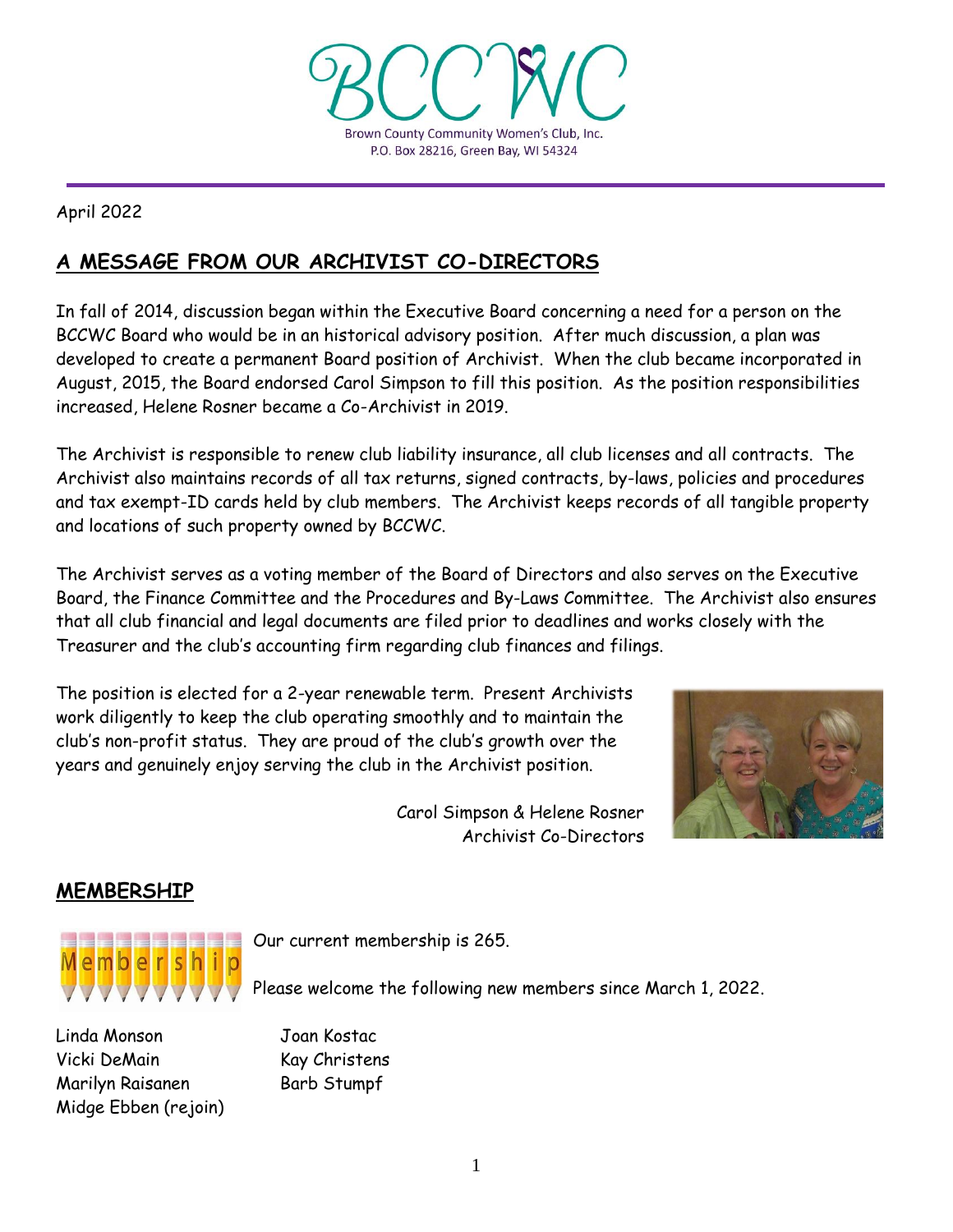It is time to renew your membership for the fiscal year 2022-2023. The membership form can be found on the BCCWC website. <http://www.bccwc.org/app/download/769119042/202223+Membership+Application.pdf>

Please note any changes on your form. Send the entire form and your check to Dianne Froelich, 3466 Peppergrass Dr., Green Bay, WI 54311. Your membership renewal must be received by June 1 for your name to appear in the BCCWC Directory. It is important to renew your membership so that area charities can continue to be funded.

> Laurey Clampitt (217-9557) [laurey.clampitt@icloud.com,](mailto:laurey.clampitt@icloud.com) Dianne Froelich (621-3357) [joedianne3261@new.rr.com,](mailto:joedianne3261@new.rr.com) Membership Co-Directors

## **MEETINGS REMINDER**

The April 20 meeting will be at the De Pere Community Center, 600 Grant Street in De Pere.  **Social:** 12:15PM **Program:** 1PM **Meeting:** 1:30PM

Our speaker this month is Joan Johnson. Joan is the founder of the nonprofit organization Reset.Life. This organization is dedicated to helping women flourish in work and life by fostering personal growth, professional development and interpersonal connection.

The registration for the May 18 spring luncheon at Stadium View is now available at: <http://www.bccwc.org/app/download/769141875/2022+May+Luncheon+reservation.pdf> Registration deadline is May 4.

> Carol Mau (391-0779) [zinniea60@gmail.com,](mailto:zinniea60@gmail.com) Susan Byrne (708-860-8878) [susanbyrne9968@gmail.com,](mailto:susanbyrne9968@gmail.com) Darlene Rohm (303-870-6400) [darlenehh@yahoo.com,](mailto:darlenehh@yahoo.com) Program/Social Co-Directors

## **COMMUNITY SERVICE**

### **COMMUNITY SERVICE AWARDS**

It is time to "spring" into action and submit nominations for Community Contribution Awards. To recommend a local non-profit organization to receive an award, please complete the Community Contribution Award form and mail to Carol De Grand, President-Elect. The forms are located on the website under the fundraising tab. Please refer to the specific requirements and details when making recommendations. [http://www.bccwc.org/app/download/769067762/2021](http://www.bccwc.org/app/download/769067762/2021-22+Community+Award+Nomination+form.pdf)- [22+Community+Award+Nomination+form.pdf](http://www.bccwc.org/app/download/769067762/2021-22+Community+Award+Nomination+form.pdf)

Over the past 14 years, the BCCWC has distributed more than \$436,000 in Community Awards in Brown County. Applications for consideration must be submitted by a current BCCWC member and must be received by May 31, 2022. If you have any questions, contact:



Carol De Grand (680-5470) [cjdegrand@gmail.com,](mailto:cjdegrand@gmail.com) President-Elect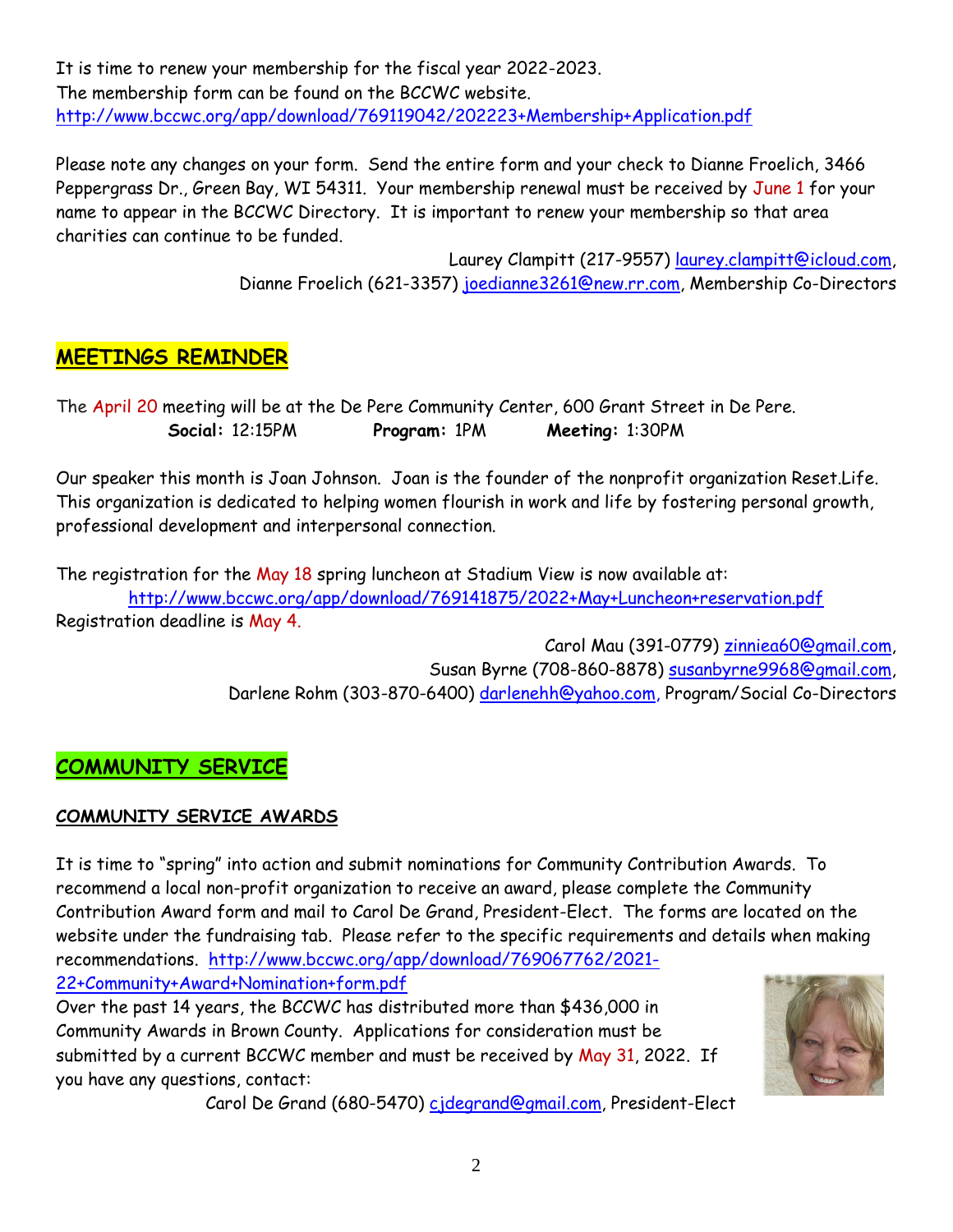3

## **ST. JOHN'S MINISTRIES – WELLSPRING - MARCH COLLECTION**

A huge THANK YOU to all who contributed to the March 16 collection for Wellspring! Generous members donated over 40 bags of needed spring

items including rain gear, spring jackets, umbrellas, tennis shoes, sandals, socks, sunscreen and other items. The Wellspring staff and guests were delighted to receive all the donations. They were very appreciative of our members' kindness and generosity.

Thank you for making a difference in the lives of the ladies at Wellspring!

> Kathy DeBroux (660-7921) [kmdebroux@gmail.com,](mailto:kmdebroux@gmail.com) Susan Regnier (499-8897) [skr1176@hotmail.com,](mailto:skr1176@hotmail.com) Co-Chairs

### **CHEERY NOTES TO SENIORS**

Once again, members of the BCCWC came through! There were 125 Cheery Notes delivered to residents of the Emerald Bay Retirement Community in Hobart, just in time to celebrate St. Patrick's Day. Completed cards will be collected at the April 20 meeting for distribution in May. Use your own cards or pick up blank cards from one of the chairs.

"Six packs" will be available at the April meeting for 2022 distribution. Questions? Call:

Kathy Heyroth (615-8062) [oheyrothkathy@gmail.com,](mailto:oheyrothkathy@gmail.com) Rosie Jonas (336-7057) [rjonas@new.rr.com,](mailto:rjonas@new.rr.com) Co-Chairs

## **ONE STITCH AT A TIME**

Happy Easter, friends! Spring and warmer weather are finally a reality. A reminder, there will be a blanket collection at the May 18 luncheon meeting. It's time to put the final touches on all those knit, tied, sewed and crocheted projects you worked on this winter. Purchased items are also very appreciated. House of Hope always needs twin-size blankets and Wellspring can use all sizes. The collection will take place in the parking lot for your convenience. If you need them picked up, just call Pat or Jean.

Thank you for your generosity. Think Spring.  $\mathfrak{B} \mathfrak{B}$ 

Pat Hearden (432-5871 or 217-3824) [phearden@aol.com,](mailto:phearden@aol.com) Jean Allgeyer (639-2980) [jmallgeyer@msn.com,](mailto:jmallgeyer@msn.com) Co-Chairs







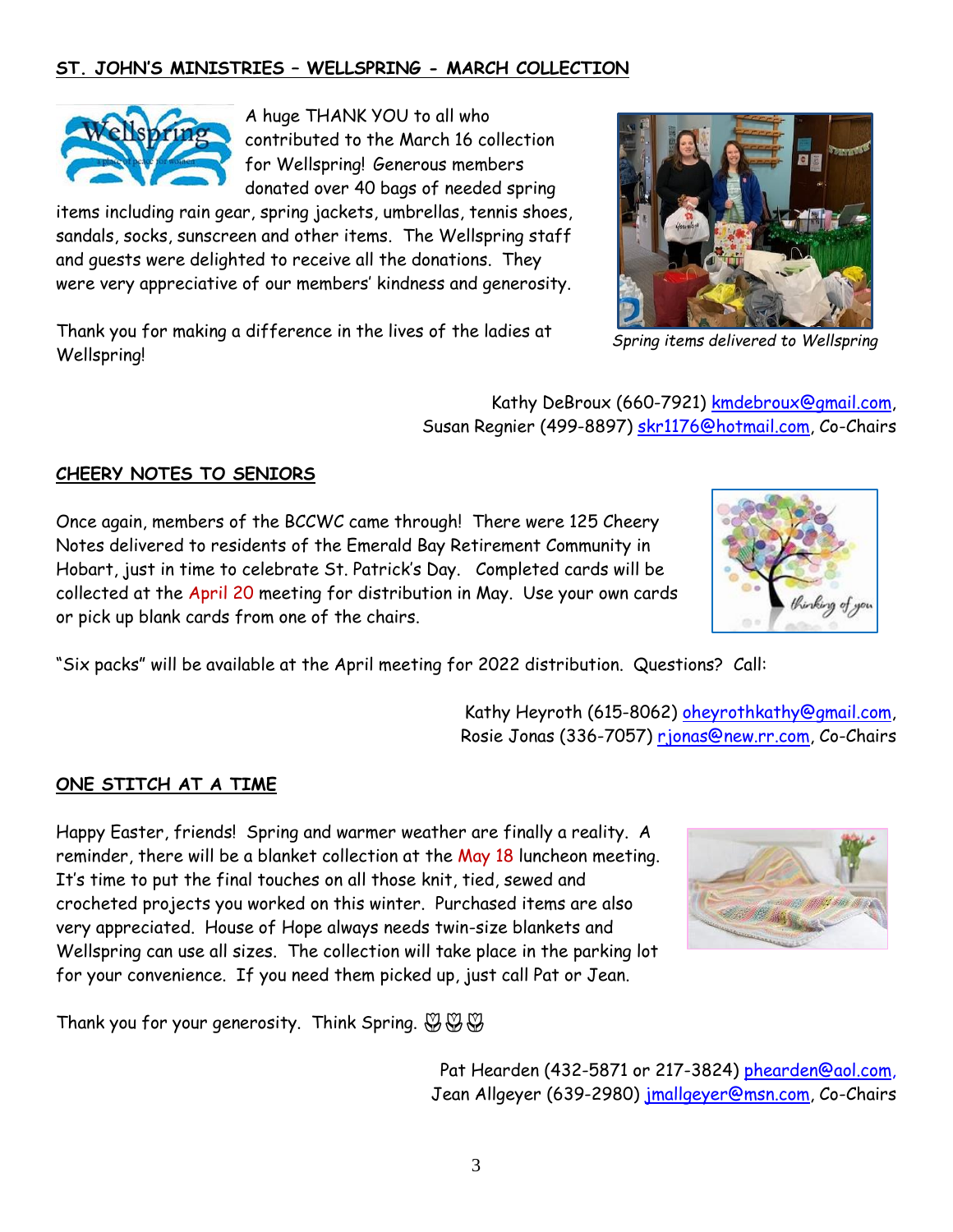## **HSHS ST. VINCENT CHILDREN'S HOSPITAL – CHILD LIFE DEPARTMENT**

The April 20 meeting has been designated for the 'Child Life' collection. Child Life staff are extremely grateful for all donated items. They are especially in need of the following items for the children:

- Small LEGO Sets
- Kinetic Sand/Kits
- Surprise Eggs (Amazon) anything that has a little surprise inside, e.g. LOL Doll Eggs (no candy please)

Thank you for your amazing kindness, support and generosity toward the hospitalized children at HSHS St. Vincent Children's Hospital!

## Sue Vyse (562-3273) [smvyse@gmail.com,](mailto:smvyse@gmail.com) Kathy Aicher (465-1600 or 265-5094) [kaicher@news.rr.com,](mailto:kaicher@news.rr.com) Co-Chairs

### **BUILDING QUILTS FOR HABITAT FOR HUMANITY**

*What Greater Green Bay Habitat for Humanity does: What BCCWC does for the new homeowners*:





Our next meeting is Monday, May 23, at 9AM at Polo Point Clubhouse, 850 DeSoto Circle, Hobart. Anyone, at any time, is welcome to join our group. Contact:

> Mary Schrickel (609-4651) [mary\\_habitat@hotmail.com,](mailto:mary_habitat@hotmail.com) Gina Reinardy (664-6501) [ginareinardy@gmail.com, Co](mailto:ginareinardy@gmail.com,%20Co-Chairs)-Chairs

### **ST. JOHN'S MINISTRIES – ST JOHN'S HOMELESS SHELTER**



- We will be serving our last meal of the season on Thursday, April 7, at St. John's Homeless Shelter. We had a good sign up at the last meeting, but we still have some needs:
	- 1 large hot vegetable dish
	- 6 loaves of garlic bread (baked, sliced, and wrapped in foil)
	- 2 large pans of sugarless jello with fruit

Please deliver your food to the shelter between 5-5:30PM. Call Mary Kay to volunteer or with any questions.

Mary Kay Paulson (632-7473 or 301-221-6327) [mkpaulson@aol.com,](mailto:mkpaulson@aol.com) Chair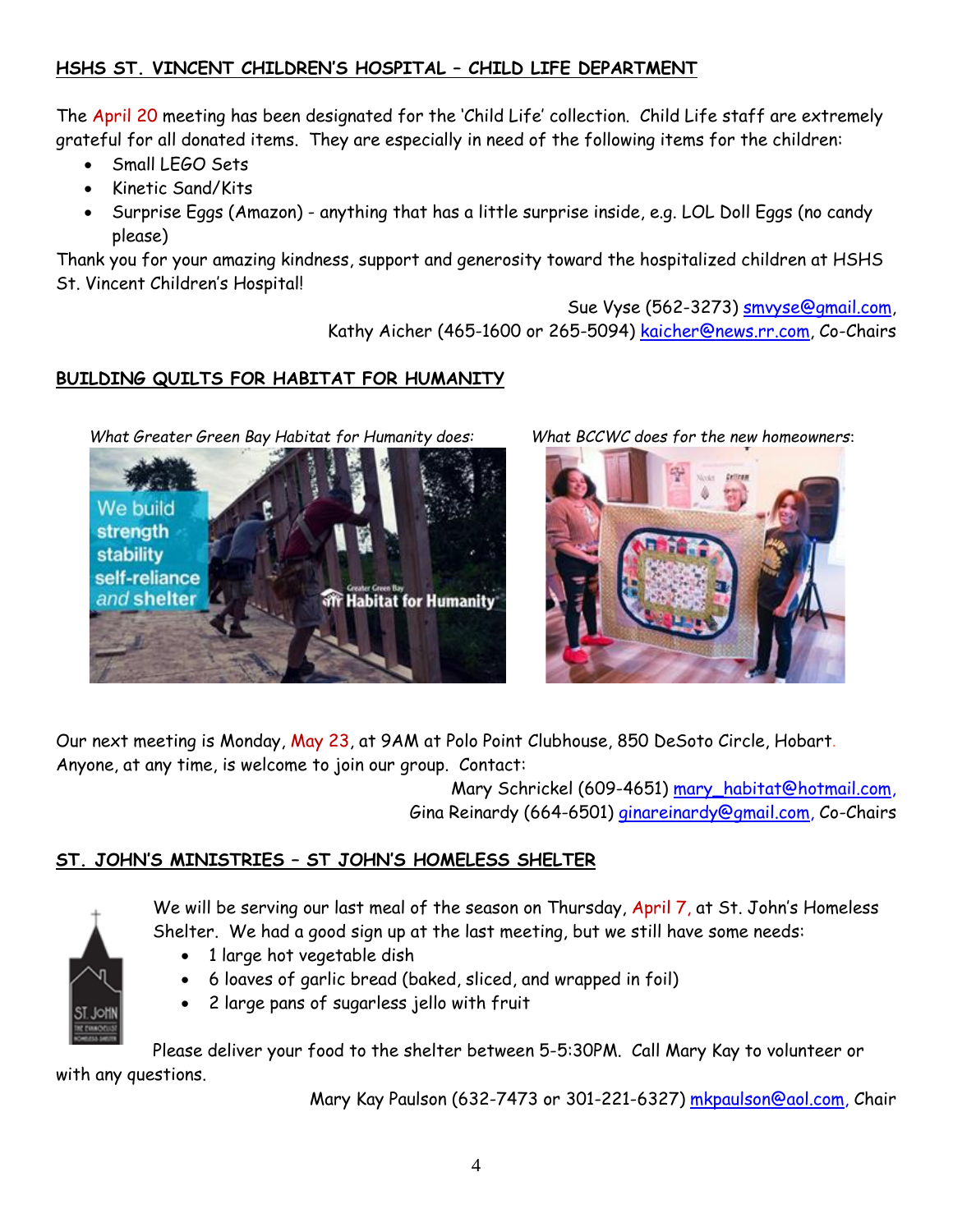## **HOUSE OF HOPE**

In March, 26 residents at the shelter enjoyed the monthly celebration generously provided by our March volunteer. There were 2 birthdays and a baby shower for a mother-to-be who is expecting in April. Cake, ice cream, plates, napkins and gifts for the 3 were provided. Thank you for your kindness. If you are interested in making a difference for these mothers and children, email Kay.



Kay Barlament (660-7368) [kay.barlament@gmail.com,](mailto:kay.barlament@gmail.com) Chair

### **KRESS LIBRARY GARDEN**



We will soon begin preparing the Kress Library Garden for spring. Last year's wonderful volunteers, please consider returning. New volunteers, please also consider joining for a little gardening, watering and friendship. Monthly meetings are on Wednesdays; the first meeting will be May 4 at 8AM. Since both Terri and Sue live on the west side of town, they are hoping for some volunteers to help water during the summer.

The tentative summer schedule is as follows:

May 4: Clean up May 25: Planting flowers June 22, July 20, August 17, September 21: Monthly pruning and watering We would like to have an idea of how many volunteers will participate so, please let Terri or Sue know if you are interested.

> Sue Johnson (360-1730) [smjohnson718@gmail.com,](mailto:smjohnson718@gmail.com) Terri Lewis (497-1651) [ptlfam@new.rr.com,](mailto:ptlfam@new.rr.com) Co-Chairs

## **APRIL FOOD PANTRY COLLECTION**



First Presbyterian Food Pantry on Ashland Avenue will be the recipient of the April 20 food collection. Current needs include: healthy cereal, peanut butter, jelly, soup (chicken noodle and tomato), macaroni and cheese, spaghetti sauce, canned meats, tuna, canned vegetables, canned fruit and baked beans. *Please, no glass containers***.** The pantry also offers their clients gently used household items such as towels, cooking utensils and toys. The pantry will gladly accept such donations. The drop-off time is from 10AM-noon at the De Pere Community Center parking lot. Thank you in advance for your generosity.

Lois Mauermann (360-2286) *[Lmauermann@new.rr.com](mailto:Lmauermann@new.rr.com) & Lizz Jayne, Co-Chairs* 

### **A SMILE BOUQUET**

The Smile Bouquet is starting its second year. After Mother's Day, we will gather flowers from different florists to create small bouquets for residents in nursing homes, as we did last year. We will also get together a few times during the summer and early fall to make bouquets from the beautiful flowers that members and friends share from their gardens, creating special arrangements for those who could use a smile.



The next meeting will be 1PM Wednesday, May 11 at Josten Park to create bouquets. Contact one of the chairs if you are interested in helping. If you have vases to donate, please bring them to the April 20 meeting.

Sue Johnson (360-1730) [smjohnson718@gmail.com,](mailto:smjohnson718@gmail.com) Judy Trimberger (499-9877) judytrimberger@yahoo.com, Barb LaFrombois (465-8623) [dblafrombois1@att.net,](mailto:dblafrombois1@att.net) Co-Chairs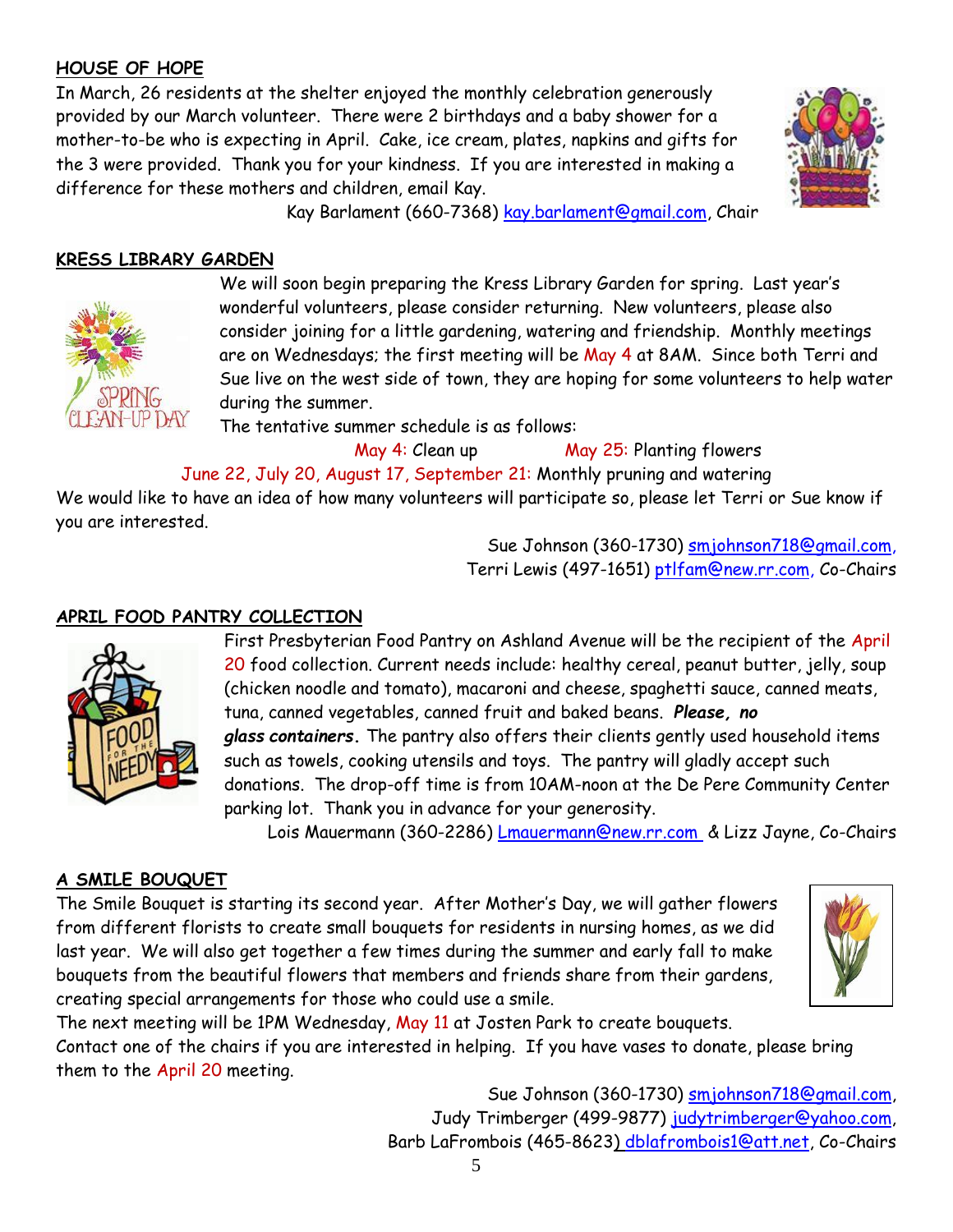



Please remember to use [www.smile.amazon.com](http://www.smile.amazon.com/) when ordering from Amazon. When you get in the habit of using that site, it will become automatic. What a wonderful way to easily help raise funds for the BCCWC!

Sue Protzman (217-3014) [protz511@new.rr.com,](mailto:protz511@new.rr.com) Lynette Van Den Heuvel (264-2480) [nettiemayou@me.com,](mailto:nettiemayou@me.com) Bonnie Christensen (366-6773) [bjcingb05@gmail.com,](mailto:bjcingb05@gmail.com) Fundraising Co-Directors

### **DONATE A BUCK, GET A BOOK**



YOU DID IT! Books at the March meeting were awesome, both in number and quality. We sold many! Let's do the same in April. Please search your book shelves and bring all those no longer being used books to the April 20 meeting. Members enjoy the various titles and subject matter. Last chance to bring in books, take home new ones and benefit BCCWC before October 2022!

Leah Dumke (499-2308) [leahdumke@gmail.com,](mailto:leahdumke@gmail.com) Chair

#### **SPRING CARD & GAME DAY FUNDRAISER** – Wednesday, APRIL 27



The Card & Game Day Fundraiser is only a few weeks away! Registration starts at 10AM and lunch will be served promptly at 11AM. There is ample parking at Thornberry Creek and there will be a shuttle service (golf carts or cars, depending on the weather). The cost is \$40 with \$20 going to BCCWC fundraising. Get your friends together and sign up. The registration form is on the website or click this link. <http://www.bccwc.org/app/download/769091603/2022+Spring+CdGm+Day+flyer.pdf>

What counts as "Cards & Games"? Anything! Play bridge or bring supplies for cribbage, hand and foot, Mah Jongg or any other game. There will be raffle tickets for fabulous baskets, silent auction items to bid on, a 50/50 raffle and yummy treats at the Yum-Yum shoppe. We hope you will be there. This is a fun event and a fabulous fundraiser for the BCCWC.

Sue Protzman (217-3014) [protz511@new.rr.com,](mailto:protz511@new.rr.com) Chair

#### **YUM-YUM SHOPPE**



On April 27, the Yum-Yum Shoppe will be open for business at the Spring Card & Game Day. We are hoping to raise lots of money. Last fall, the Shoppe raised \$1,000, which was all profit! We are hoping to surpass that amount this spring. *But we need your help*. Please consider making some baked goods. A sign-up sheet will be at the April 20 membership meeting. We have many talented members who donate fantastic items. Looking forward to welcoming everyone at the Yum-Yum Shoppe!

Jacquie Murphy (660-7791) [jacquelinemurphy0903@gmail.com,](mailto:jacquelinemurphy0903@gmail.com) Chair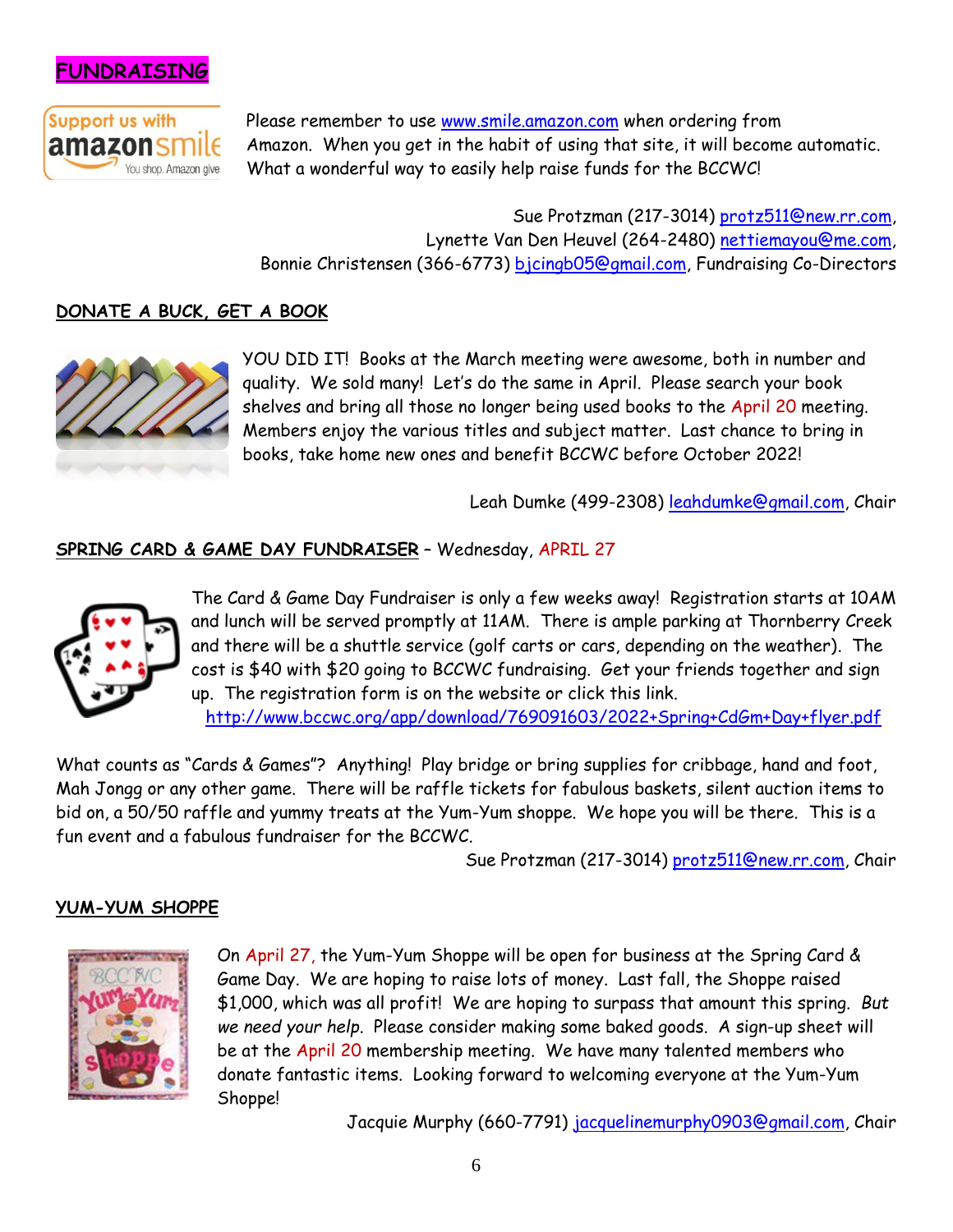#### **BCCWC ANNUAL GOLF OUTING**



Mark your calendars for the annual golf outing on Monday, June 13, 2022, at Mid Vallee Golf Course. It will be the same format as our previous outings: scramble format with 9AM shotgun start. Good news! Taco bar will be back This fundraiser is for golfers and non-golfers who wish to play bridge or other games and then join the golfers for lunch.

More information and the registration form will follow in the May newsletter.

Terry Jeffers (606-2470) [tjeffers138@att.net,](mailto:tjeffers138@att.net) Chair

#### **BRAT FRY FUNDRAISER**

We are looking for a few good people! Over several summers, BCCWC has participated in the Festival Brat stand opportunity on the East side of Green Bay. The profits we have made have varied from year to year – a lot depends on the weather. Last year it was HOT, and I mean both the temperature was HOT and the sales were HOT!



We debated doing this again because it is a lot of work, and we did not have enough help. But, it is worth it and BCCWC is taking this on as a project for

2022 with some changes. First, we are doing 2 days, Thursday, May 26 and Friday, May 27. These dates were chosen because it should not be so hot and everyone should be anticipating their first brat of the year! Second, we know a lot more this year than we did last year which includes having more help. If you are interested in helping us out with this, please let Julie know. There will be 2 hour shifts for you to volunteer and we will ask that you arrive 15 minutes before your shift and possibly stay 15 minutes after to transition workers. We already have a lot of volunteers! Thank you everyone who has volunteered so far. It looks like we need about 14 more. I know we can do it! Send Julie an email or text.

Julie Salemi (621-3954) [jasalemi29@gmail.com,](mailto:jasalemi29@gmail.com) Chair

### **FELLOWSHIP**

Sue, Bonnie, and Lynn are looking for a new team to lead Fellowship, beginning next year. They will meet with anyone who may be interested in this opportunity to be actively involved in the BCCWC. See us at the monthly meeting or email us to set up a time to chat and share ideas. New leaders will definitely be transitioned.

Here's what's happening yet this year! Hope you can join in the fun!

**Fairy Wands**: 18 members had a fun time enjoying lunch and creating individually unique fairy wands for their indoor and outdoor garden.

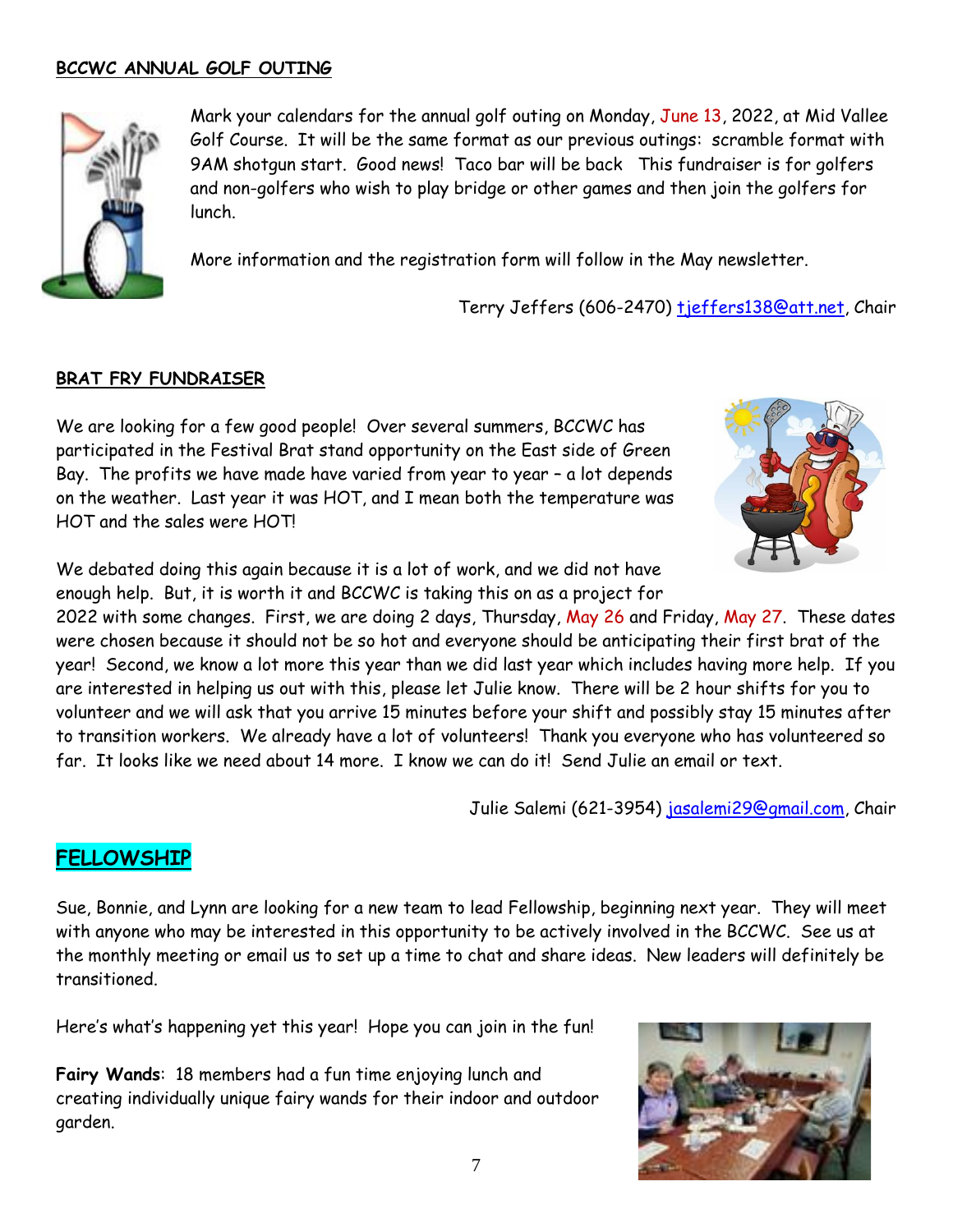### **Upcoming Events**:



**Board & Brush Class**: Create a personalized door mat to welcome family and friends to your door

- Friday, April 8, 2022, 1-3PM
- \$40 (very reasonable price for the size and personalization that's available)
- 235 N. Broadway (near the corner of Broadway and Dousman)
- Beer and wine available for purchase. You may bring snacks.
- If you signed up with Bonnie, use this link to see the many available styles.
- Register and pay on the website:

[https://boardandbrush.com/greenbay/events/bonnie](https://boardandbrush.com/greenbay/events/bonnie-lemense-diy-doormat-workshop-235-04-08-2022-1pm-3pm/)-lemense-diy-doormat-workshop-235-04-08-2022-1pm-3pm/ Access code is 2222

- Minimum: 11 members have signed up but only 5 have registered with Board and Brush. If we don't have 8 members registered by April 6, the event will be cancelled.
- Contact Bonnie LeMense with questions

#### **Cooking Class: Cooking with Spices and Herbs FULL**

- April 18, 2022, 6-7:30PM
- A Season to Taste at 2300 Lineville Road, Suite 107, Suamico

**"Money and Margaritas on Mason Street"** The first stop will be at Fast N Easy Pawn on East Mason Street to learn about the process of selling to a pawn shop and to see their wares. Next stop will be American Antiques and Jewelry on West Mason for Ladies Night to see what they have to offer and to learn about their business. There will be drawings and appetizers there. We'll end at Los Banditos for a margarita and dinner.



- Tuesday, May 10, 2022. Meet at 2PM at Fast N Easy Pawn, 1742 East Mason Street
- Bring something to be appraised or to sell if you'd like (nothing too large). You can compare appraisals after visiting both places.

 17 members have signed up and most are planning to eat at Los Banditos after having their treasures appraised. Contact is Sue Sinclair.

#### **NEW!! Retail Therapy! A Shopping Trip to Mayfair, IKEA and Trader Joe's on Friday,** May 13

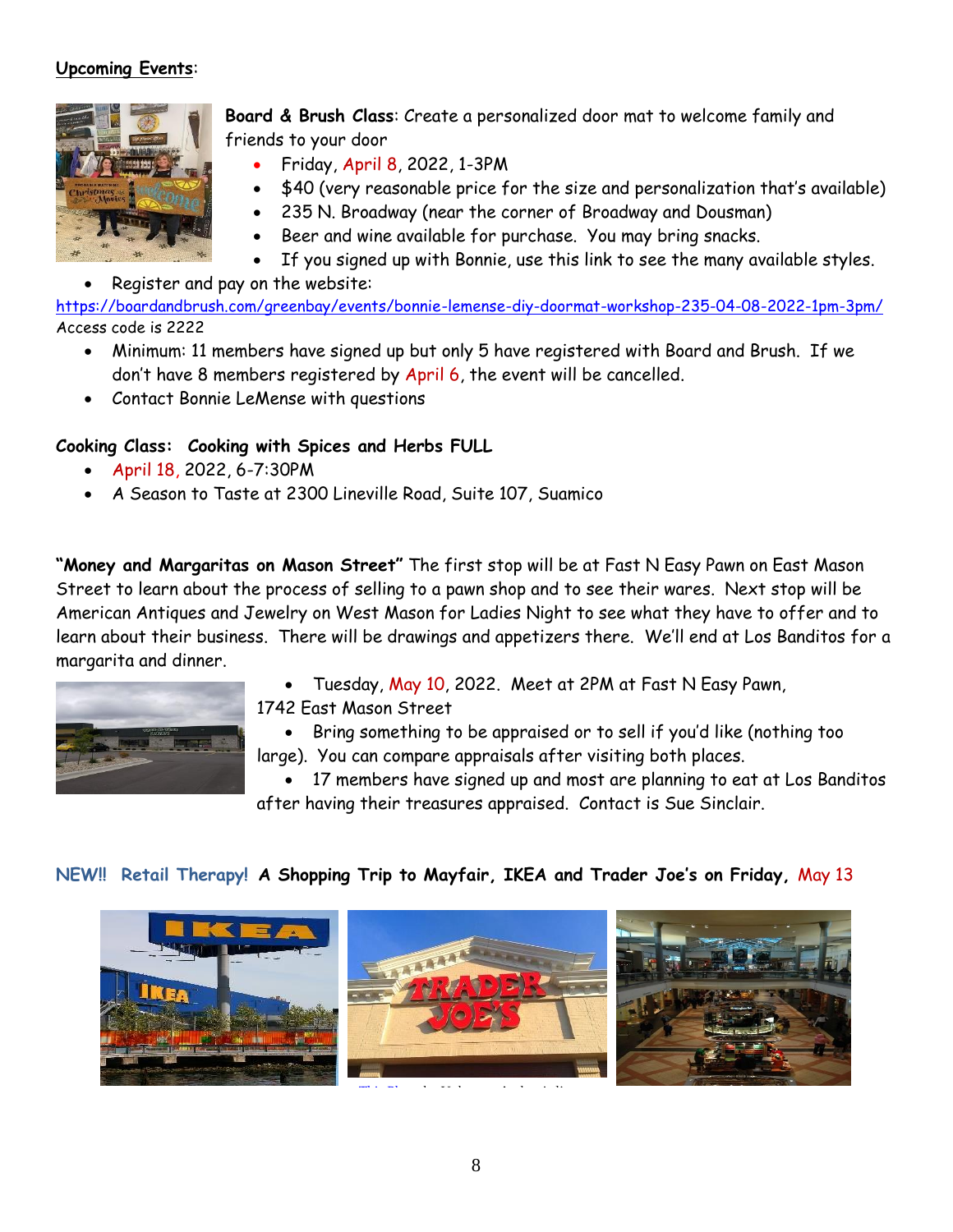- \$52 for 25 participants, \$43 for 30 participants, \$37 for 35 participants. (Refunds, if any, will be given in cash on the bus.)
- Minimum of 25 needed. So far, 8 members have registered. See link on website for form.
- 2 pickups: Ashwaubenon at 7:30AM, Bellevue at 7:45AM. Return approximately 6:30PM.
- Lynn Arnesen is the contact for this trip. Registration form is online.

#### **Standing Activities**:

- The **Book Club**, led by Meg Deem, meets monthly.
- **Wednesday Mah Jongg** is held at the Ashwaubenon Community Center on Anderson Drive. Several members play each week. The site is easily accessible with plenty of parking. Games are played between 1-3:30PM in the lobby area of the building. Betty Jensen is the contact for this. Betty will no longer be sending a reminder text so, mark your calendar for any Wednesday at 1PM.

Sue Sinclair (432-3428) [upnative1979@yahoo.com,](mailto:upnative1979@yahoo.com) Bonnie Lemense (770-5037) [bonnleme@att.net,](mailto:bonnleme@att.net) Lynn Arnesen (201-739-3941) [lynn.arnesen@aol.com,](mailto:lynn.arnesen@aol.com) Fellowship Co-Directors

### **BOOK CLUB**

The book suggestion list for 2022-23 has been sent to the book club members to vote for their top 9 choices. If you would like the list, please email Meg as soon as possible. Voting is due April 4.

The next meeting will be at 1PM, April 4, at the Kress Library. We will discuss *Homegoing* by Yah Gyasi. This novel is the story of 2 half-sisters separated by forces beyond their control; 1 sold into slavery, the other married to a British slaver.

#### Book Summary:

*Homegoing* traces generations of family as their destinies lead them through 2 continents and 300 years of history, each life indelibly drawn, as the legacy of slavery is fully revealed in light of the present day.

Effia and Esi are born into different villages in 18 $^{\rm th}$  century Ghana. Effia is married off to an Englishman and lives in comfort in the palatial rooms of Cape Coast Castle. Unbeknown to Effia, her sister Esi is imprisoned beneath her in the castle's dungeons, sold with 1000's of others into the Gold Coast's booming slave trade, and shipped off to America where her children and grandchildren will be raised in slavery. One thread of *Homegoing* follows Effia's descendants through centuries of warfare in Ghana as the Fante and Asante nations wrestle with the slave trade and British colonization. The other thread follows Esi and her children into America. From the plantations of the South to the Civil War and the Great Migration, from the coal mines of Pratt